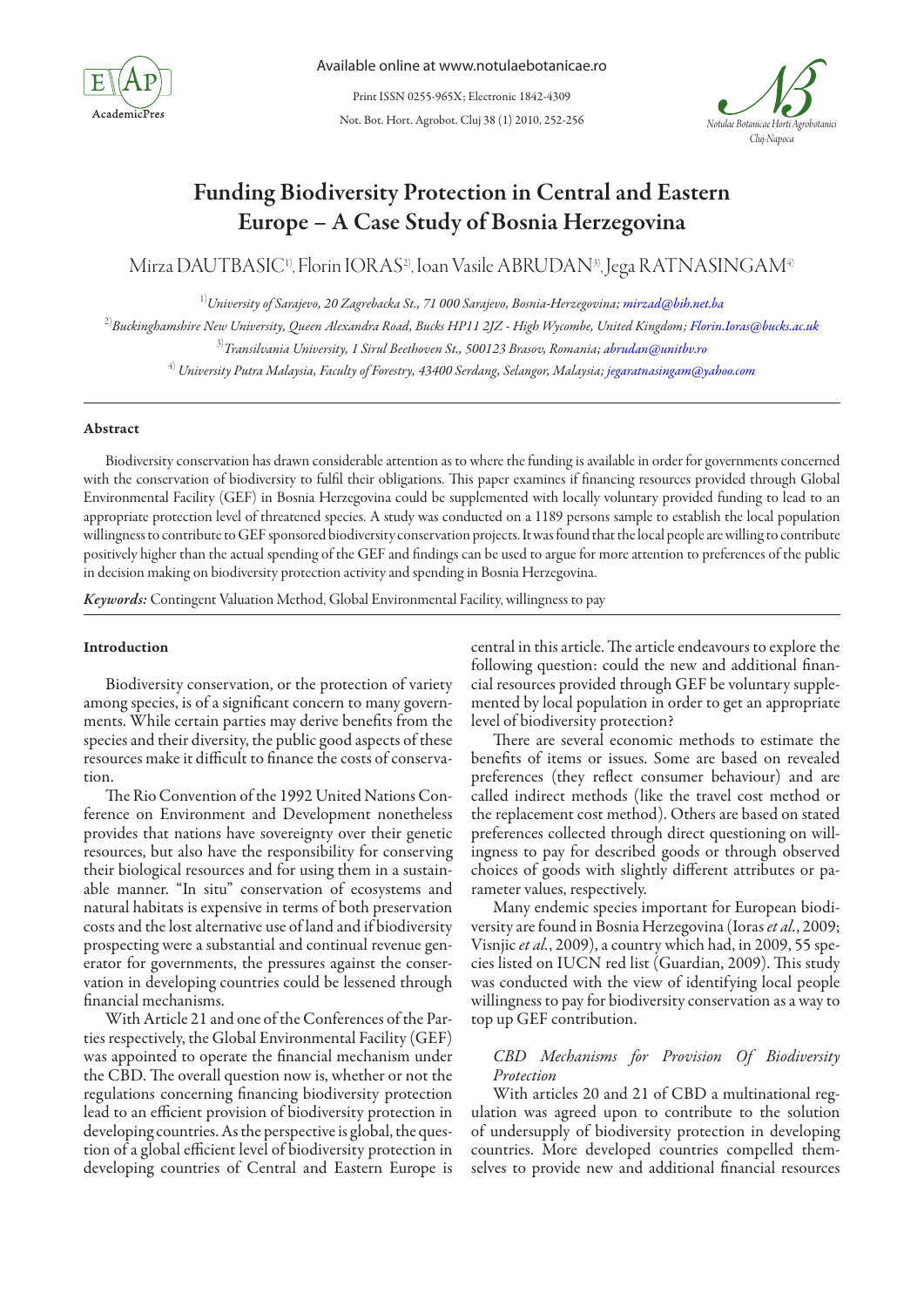for biodiversity conservation. The incremental cost approach, which should lead to sharing of expenses provided for biodiversity protection projects, was also agreed. More developed countries only have to pay for global environmental benefit of measures or projects to protect biodiversity in developing countries. The national or local benefit that occurs from these projects in developing countries has to be financed by national governments or co-financers. At the same time Article 20(2) states, that "implementation of these commitments shall take into account the need for adequacy".

From an economic point of view this "need for adequacy" can be interpreted in several ways. In most of the cases the discussion about adequacy concerns sharing of burden between developing and developed countries. Developing countries interpret "adequacy" as following: They estimate that the contributions shall be as high as the individual costs which occur in developing countries when protection measures are implemented. The viewpoint of the developed countries is that the contributions shall be adequate to finance only social costs of these measures. Beyond the discussion of cost sharing between developed and developing country parties the need for adequacy can be alternatively interpreted as a level of contributions of donor countries that allows for a global efficient level of protection of biodiversity in developing countries.

An optimal global level of biodiversity conservation in developing countries can be achieved when the global social marginal costs of protection are as high as the social marginal benefit of the protection. The question is then: Are the commitments of donor countries adequate in sense of global efficiency?

With Article 21 and the Conference of the Parties (COP I), the Global Environmental Facility (GEF) was appointed to operate the financial mechanism under the CBD. Thus, the GEF is the institution that organises the governmental provision of financial resources for biodiversity protection in developing countries. Does the regulation defined to the CBD and achieved by the GEF lead to a level of biodiversity protection in developing countries where global social costs and benefit are equal?

If we consider the payments of the GEF, it must be distinguished between payments to and from the GEF. Besides biodiversity protection projects, the GEF-fund also finances climate change, international waters, ozone, land degradation, and persistent organic pollutants projects.

Every four years the donor countries decide on the payments for the following four years. After the pilot phase of the GEF (1991-1993) the GEF-fund was replenished three times in 1993 (GEF-1), 1997 (GEF-2) and 2002 (GEF-3) (Streck, 2001; Horta *et al.,* 2002; GEF 2002a; GEF 2002b). The intended ratio for the focal area biodiversity was 32 to 41 percent of the whole GEF-fund (GEF 2002b). For the GEF-1 approximately \$834 million were planned to finance the biodiversity conservation (GEF 2002a). For the years 2003 to 2007 there were \$960 million planned for biodiversity protection in developing countries (GEF 2002b).

According to GEF (www.gefonline.org) Bosnia Herzegovina has received since 1990 around US\$14.3 million, for national projects and also had a share in regional/global projects from the total of US\$67.7 million. The national contribution was US\$18,2 million for the national projects and a share for the regional/global projects out of the total contribution of US\$525.8 million. The total number of projects has been 19 and the funding was mainly for projects on mountain protected areas and management of projects centred on Mediterranean Sea Large Marine Ecosystem project.

#### *Study Design*

In this study the Contingent Valuation Method (CVM) was used as it is very popular in environmental economics to estimate values of non-market goods (Hanley *et al.,* 1997). In Contingent Valuation (CV) studies respondents are asked to answer how much they are willing to pay (wtp) for a non-market good or whether or not they are willing to pay a specific amount for a good. From these answers the median and mean of payments can be estimated. Also, the economic benefit of providing the valued good can be estimated with respect to the basic population. Many studies evaluate the benefit of the conservation of single species or specific conservation projects like national parks (Loomis, 1996; Hanley *et al.,* 1998).

Focus group discussions were conducted to determine people's awareness and opinions concerning biodiversity. This avenue was also used to determine what people thought of contributing towards biodiversity conservation, what would be an acceptable payment mechanism and the quantum of their willingness to pay.

The verbal protocol technique, as applied in CV studies by Schkade and Payne (1994), Kramer and Mercer (1997) and Manoka (2001), was undertaken as part of the preparatory steps before finalizing the survey questionnaire. It is a "think aloud" technique where the respondent thinks out loud by literally letting his thoughts speak for themselves on a particular question (Manoka, 2001). There is no interaction between the interviewer and the respondent, except for occasional interventions by the interviewer when the respondent stops verbalizing for a few seconds.

Pre-testing of the questionnaire was undertaken before finalizing it. The first pre-tests were conducted on 45 personal interview respondents. For the first self-administered pre-test questionnaire, another 45 respondents were solicited from the same sites as the personal interview pretest. All these pre-tests utilized the open-ended wtp question format. A third personal interview pre-test was also undertaken using the dichotomous choice format of the wtp question.

The basic population of the survey consists of residents aged 18 and older. Because of the large basic population of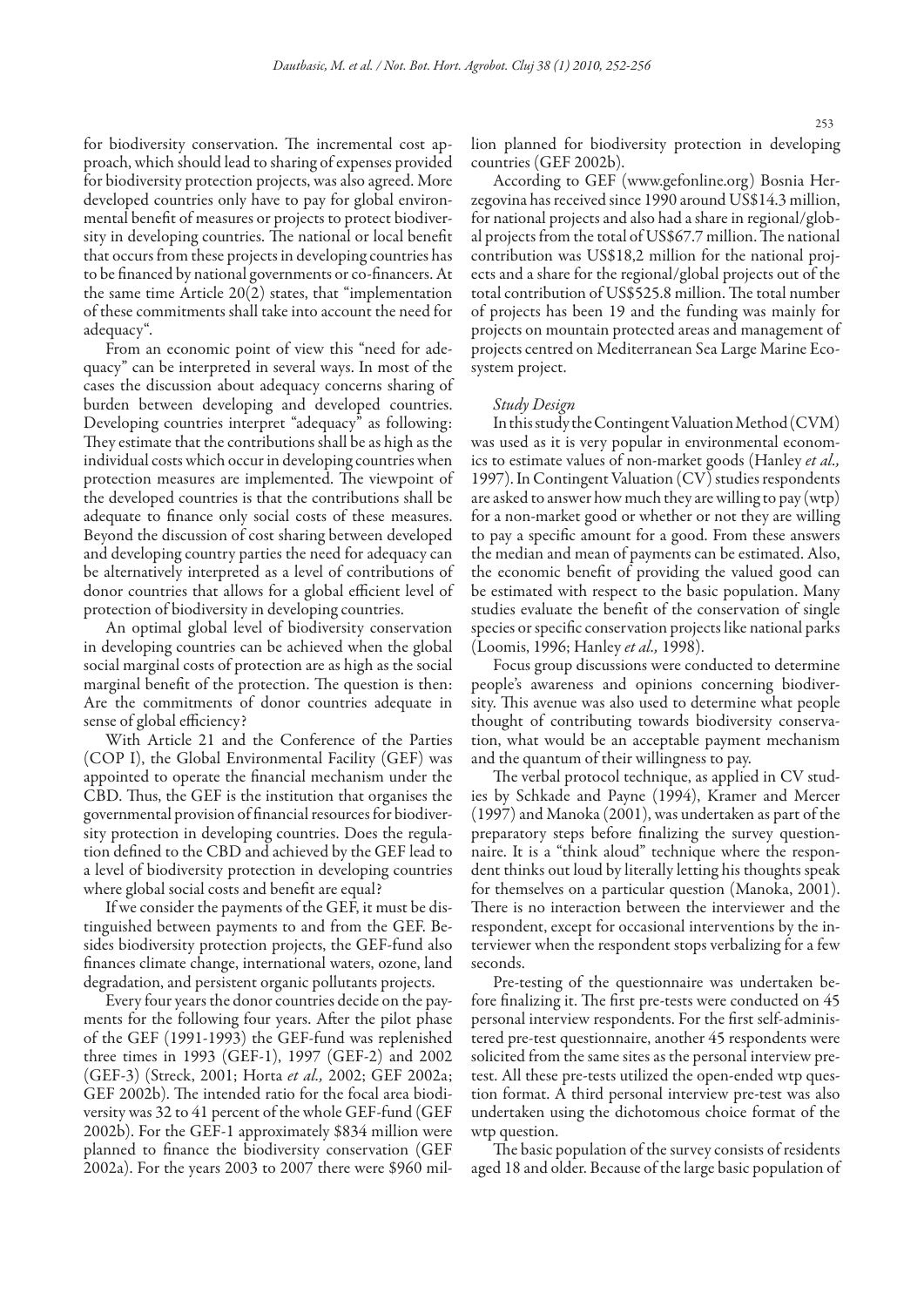254

over 4 million people within Bosnia Herzegovina, a minimum sample of 1,000 people had to be interviewed to ensure a representative result. Because of the figure of 1,000 interviewed persons and restricted financial resources to conduct the study a telephone survey was chosen as interview technique. To get a sample from the basic population telephone numbers were generated with the "random digit dialling method". Within the household the "last-birthdaymethod" was adopted.

The object of valuation was the protection of the endangered species which will become extinct in the next ten years if nothing further is done. It was decided to use a tax increase as payment vehicle. It was considered that this form of payment lead the respondents to take the payment seriously (in comparison with a donor to a nature conservation organisation). A nature tax (comparable to a visitor's tax) was considered as implausible for the respondents, particularly because of the non-excludability from the benefits of biodiversity conservation (Bateman *et al.,* 2002). The dichotomous choice format was chosen as question format. This question format is favoured because it is similar to purchase decisions (Spash, 1999) and is also particularly suitable when the respondents are unfamiliar with the good they shall value.

A logistic regression with variables from the protection motivation theory and socio-demographic variables (self-efficacy, bidlevel, responsibility, age, threat appraisal, the opinion about the question whether the industrialised countries have the right to interfere in biodiversity protection affairs of developing countries) was performed to test the validity of the wtp-answers and to calculate the mean and median of wtp that resulted from the model.

The wtp question for the protection of half of the endangered species in Bosnia Herzegovina was evaluated as an unfamiliar question that demands a lot of attention and thought from the respondents.

The dichotomous choice format WTP question in the survey questionnaire was as follows:

*"Please keep in mind your personal income constraints when answering the following questions. Remember this is only one of many environmental issues, which may cost you money. Also remember that the following is only a hypothetical situation (that means suppose it happens as such), and that there are no correct or wrong answers and you should answer for yourself.* 

*Considering the above information let us suppose that citizens will be asked to contribute to help protect the threatened red listed species.* 

*Would you be willing to pay \_\_\_\_\_ Euro as your monthly contribution for the next five years, in order to conserve and protect biodiversity in your country and world heritage site? Please keep in mind your present income and financial commitments."* 

It is assumed, that if the answers to the wtp question can be forecasted with the answers to the questions deduced form the psychological theory, the responses to the wtp-question are valid.

#### Results and discussions

In May-July 2007 a total of 9,903 numbers were dialled, 1,870 persons were contacted and read the screening text of which 19.1% refused to participate in an interview, 5.3% dropped out and a total of 1,189 people were interviewed.

52.6 percent of the respondents were female and 47.4 percent male. The age group ranging from 25 to 45 years is over represented in the sample and the group of people older than 65 are under represented (see Tab. 2).

The samples were more or less evenly distributed over

Tab. 1. Sample report for Bosnia Herzegovina

|                                                     | Cases          | Percentage |
|-----------------------------------------------------|----------------|------------|
| Sample size                                         | 5,154          | 100        |
| Neutral outfalls                                    | 3,321          | 64.4       |
| No connection                                       | 1,537          | 29.8       |
| Wrong number                                        | 63             | 1.2        |
| <b>Business number</b>                              | 233            | 4.6        |
|                                                     |                |            |
| Revised sample 1                                    | 2879           | 100        |
| Other outfalls                                      | 2148           | 74.6       |
| No connection                                       | 201            | 7.0        |
| <b>Busy</b>                                         | 36             | 1.2        |
| Answering machine                                   | 201            | 7.0        |
| Fax                                                 | 124            | 4.3        |
| Communication problem                               | 169            | 5.9        |
| Revised sample 2                                    | 1870           | 100        |
| Not neutral outfalls                                | 358            | 19.1       |
| Cancelled arrangements                              | 65             | 3.5        |
| Person not available at<br>agreed time (5 attempts) | 156            | 8.4        |
| Declined call                                       | 100            | 5.3        |
| Cancellations                                       | $\overline{2}$ | 0.1        |
| Realised interviews                                 | 1189           | 63.6       |

the income categories. The representativeness cannot be easily evaluated but the distribution of the respondents over the categories seemed comparable to the basic population. It can be noticed that the study had some limitations as some people refused participation because the expres-

Tab. 2. Percentages of people in age groups in the sample and in the basic population of Bosnia Herzegovina

| Age     | Percentage<br>of sample | Percentage of basic<br>population |
|---------|-------------------------|-----------------------------------|
| 18-25   |                         |                                   |
| 25-45   | 46                      | 30                                |
| $45-65$ | 28                      | 37                                |
| >65     |                         | 77                                |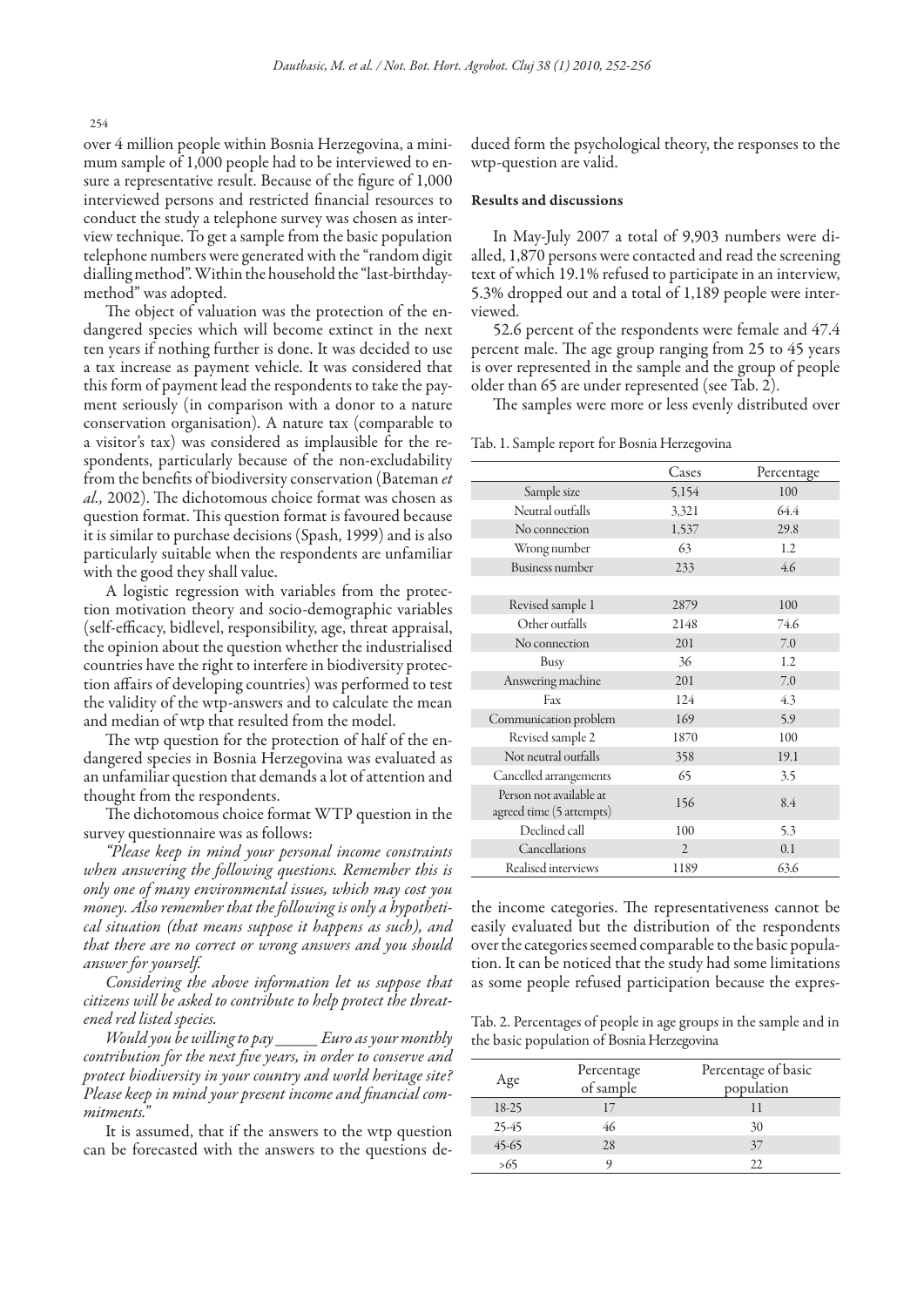sion "nature conservation" was used in the screening text or because their unwillingness to take part in a telephone interview or any other form of surveys. Also the fact that elderly people (older than 65) are under represented and people ranging from 25 to 45 ages are over represented, may have biased the result as older people seem to have lower and younger higher wtps. However, the wtp answers can be seen as valid, because the pseudo r2 (Nagelkerke) of the regression model was 0.339. This figure indicates a moderate to good model (Backhaus *et al*., 2000). In terms of a conservative calculation of the average wtp estimation (Arrow *et al.,* 1993), a wtp of zero is assumed for people who refused to participate.

The respondents were randomly asked whether or not they were willing to pay a specific amount ranging from 0 to 2 Euros per month for biodiversity conservation. The bidlevels were 0, 0.5, 0.7, 1, 1.5, 1.7, and 2 Euros. The acceptance and rejection rate respectively ranged from 39% to 82% depending on the bidlevel. If a respondent had to decide about the 0 Euro amount, the probability of a "yes"-answer was 82%.

The median of wtp was 1.2 Euro. This could be calculated from the model as an average monthly wtp of the respondents. In the sense of a conservative average wtpestimation, we assumed, that persons who refused to participate in the survey or dropped out (59,6%), have a wtp of zero Euros. We also assumed that people who cancelled their appointments and who were not available at the time the survey was taken, have the same wtp as people who took part in the interviews (total=40,4%). The multiplication of the calculated wtp of 1.2 Euros with the sample population (40,4%) results in an average wtp of approximately 0.5 Euros.

This can be interpreted as an expression of benefits for an "average" local resulting from protection of 55 species in Bosnia Herzegovina in the next ten years. We assume a basic population of 3.2 million in Bosnia Herzegovina. A multiplication of the average wtp and the basic population results in figure of approximately 1.6 million Euros in Bosnia Herzegovina case. These will total 15.36 million Euros annual wtp for beneficiaries in Bosnia Herzegovina (~80% of the population). That can be taken as a potential benefit for Bosnia Herzegovina, if the 55 threatened species in are prevented from extinction.

With the acquired average value of 0.5 Euros we can attempt to roughly estimate the benefits that occur in the "main" donor countries (USA, UK, Japan, France, Germany, Australia, Belgium, Canada, Finland, Italy, Netherlands, Norway, Sweden and Switzerland) (Word Bank, 2009). Taking a comparable percentage of beneficiaries in these countries ( $\sim 80\%$  of the population of a country), a similar average benefit per capita, and the population of the main donor countries, we can estimate (through multiplication) a benefit resulting from protection of endangered species in developing countries to be up to 3 billion Euros.

#### Conclusion

Biodiversity is an important natural capital asset that provides society with several goods and services that play a critical role in the economic and social well being of humans. Economic instruments are particularly attractive because they can generate financial resources to support biodiversity conservation, and expand the participation of the private sector in environmental protection. The experience from both developed and developing countries shows that if properly designed and implemented economic instruments can significantly increase the returns to activities that conserve biological diversity and discourage behaviours that are detrimental to species and ecosystems.

At the moment Bosnia Herzegovina contributes annually zero Euros into the GEF-fund for the protection of biodiversity, but the wtp of people living in Bosnia Herzegovina can be estimated to be as high as 15 million Euros annually. This value can be condemned as unrealistic, but it is in the dimension of the estimated costs for a representative network of protected areas and a comprehensive conservation programme, respectively.

The results of the study show that commitments of donor countries could be supplemented by the recipient countries. However for such an approach to happen there is a need for a new policy on funding biodiversity conservation at national level in Bosnia Herzegovina and a possible complicated way to amend the tax collection as a result. Furthermore, the findings can be used to argue for more attention to preferences of the public in decision making on biodiversity protection activity and spending.

#### References

- Arrow, K. S. R., P. Portney, E. Leamer, R. Radner and H. Schuman (1993). Report of the NOAA-Panel on Contingent Valuation. Federal Register 58(10):4601-4614.
- Bateman, I. D. B., W. M. Hanemann, N. Hanley, T. Hett, M. Jones-Lee, G. Loomes, S. Mourato, E. Özdemiroglu, D. Pearce, R. Sugden and J. Swanson (2002). Economic Valuation with Stated Preference Techniques: A Manual. Northhampton. UK.
- GEF (2002a). GEF-2 Current and Projected Funding Status and Estimated Carryover and Projected Investment Income for the GEF-3 Replenishment Period, available at: http://www. gefweb.org/Replenishment/Reple\_Documents/R.3.24.pdf.
- GEF (2002b). Summary of Negotiations on the Third Replenishment of the GEF Trust Fund, available at: http:// gefweb.org/Replenishment/Summary\_of\_negotiations \_\_ ENGLISH\_Revised\_11-5.doc.
- Guardian (2009). Endangered Species: Red List Data Review, available at http://www.guardian.co.uk/environment/ datablog/2009/oct/23/endangered-species-red-list-datareview.
- Hanley, N., F. S. Jason and B. White (1997). Environmental